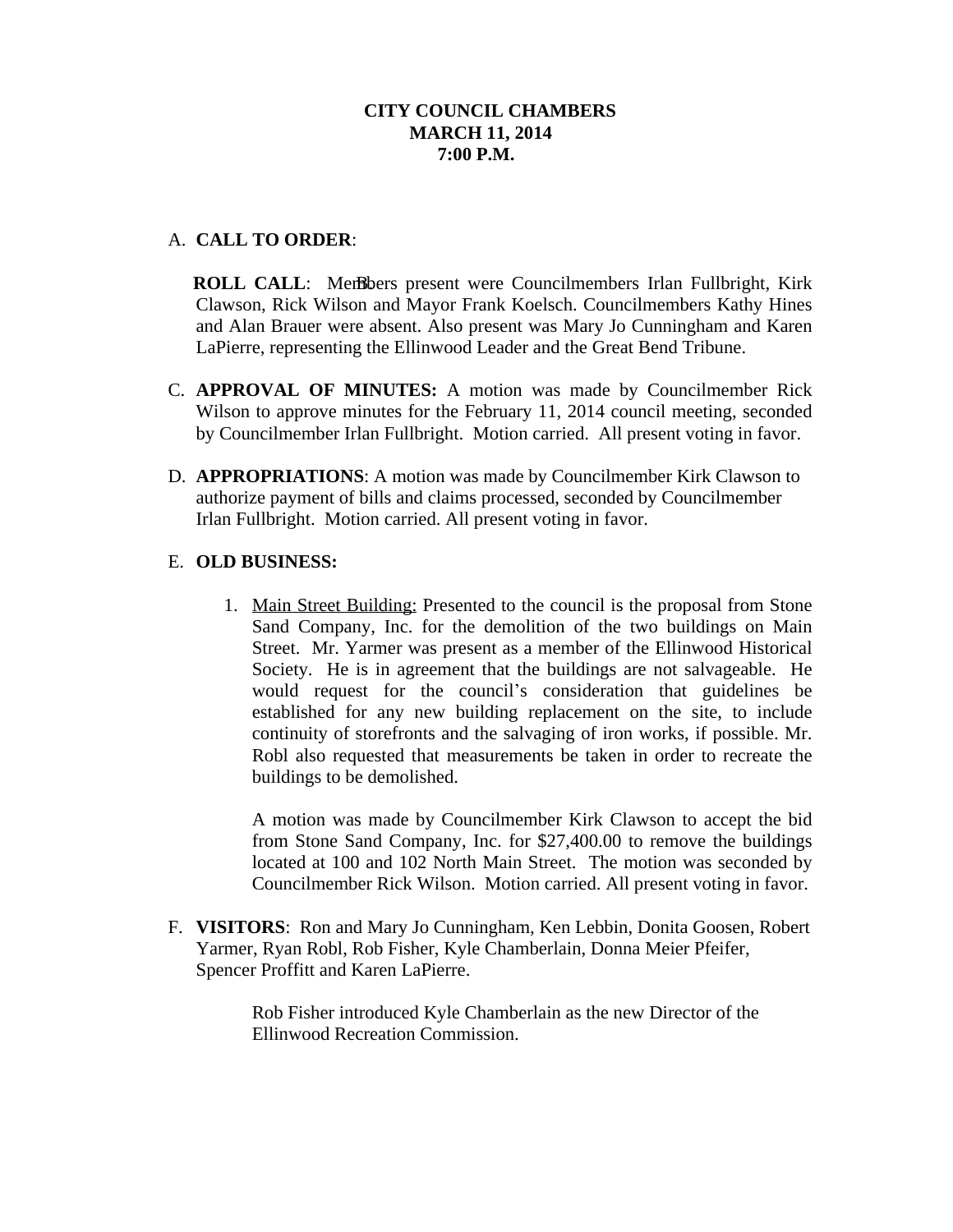## **CITY COUNCIL CHAMBERS MARCH 11. 2014 7:00 P.M.**

#### G. **NEW BUSINESS**:

- 1. Red Cross Proclamation: Donna Meier Pfeifer, Service Director for the Red Cross was present and distributed information on educational programming and services offered by the Red Cross. A proclamation was presented to Ms. Pfeifer by Mayor Koelsch.
- 2. Service Award: Service awards were presented to the following city employees for their years of service to the City of Ellinwood. The awards were presented to:

Jim McMullen – 20 years – Electric Distribution Department Jon Perron – 5 years –Ambulance Department Ryan Wirtz – 10 years – Fire Department

3. General Liability, Property, and Casualty Insurance Renewal: The City's general liability, property and casualty, and worker's compensation insurance is up for renewal. This year's premium is \$111,451.00 compared to \$112,851.00 for last year. Rob Fisher, representing Jensen Associates, Inc. explained that part of the reason the rate decreased slightly is our loss/claims have remained static over the last two years. It was also stated that monthly KMU safety meetings have been beneficial in reducing work comp related injuries.

A motion was made by Councilmember Irlan Fullbright to accept the general liability, property and casualty, and worker's compensation insurance renewal as presented, seconded by Councilmember Kirk Clawson. Motion carried. All present voting in favor.

4. AT&T Contracts: Presented to the council were two agreements regarding the city's agreement with RCC Atlantic, Inc. for lease of city property including the water tower. The RCC agreement was entered into on June 9, 2009.

The first agreement amends the original agreement by reducing the annual increase of the base rental fee from 3% to 2% annually. Payments will be made annually rather than monthly and the increased amount will be effective on January 1 of each year. Section 6 pertaining to expansion of facilities of the proposed agreement has been excluded. A motion was made by Councilmember Irlan Fullbright to accept the First Amendment

to Communications Facility Agreement as submitted with the exclusion of Paragraph 6 in its entirety. The motion was seconded by Councilmember Rick Wilson. Motion carried. All present voting in favor.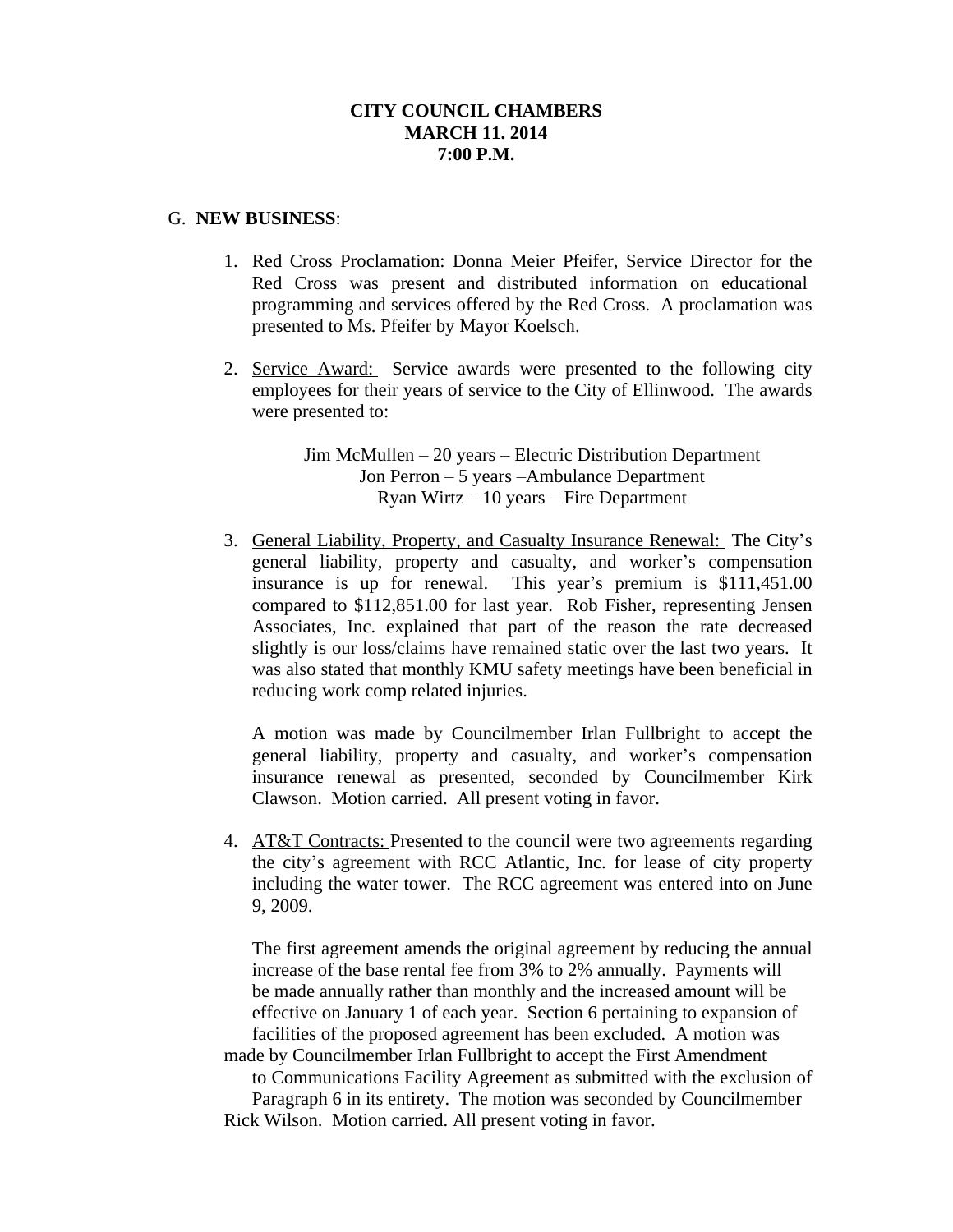## **CITY COUNCIL CHAMBERS MARCH 11, 2014 7:00 P.M.**

Also presented to council is a second agreement titled First Amendment to Communications Facility Agreement. The agreement was negotiated with Black and Veatch and authorizes specific updates and additions to the equipment in place including additional equipment on the tower. Additional compensation shall be at the rate of \$1,000.00 per month rental fee once the equipment has been placed on the tower. The negotiating party has not yet agreed to the escalator clause of 2%. A motion was made by Councilmember Rick Wilson to accept the expansion of the First Amendment to Communications Facility Agreement with Cingular Wireless PCS subject to the escalator provision of an annual 2% increase to the amount of \$1,000.00 per month. The motion was seconded by Councilmember Kirk Clawson. Motion carried. All present voting in favor.

- 5. Request regarding Worman Field Area: Presented to council is a request from Lonnie Schrag requesting permission to place a log split rail fence along the west side of his property. Mr. Schrag owns the house and property directly east of Worman Field on D Street. A portion of the fence will be on the east side of city property and will only be approximately  $2 - 3$  feet inside the city property line. A motion was made by Councilmember Irlan Fullbright to allow the placement of a log split rail fence along East D Street with placement of fence to be approved by city staff, seconded by Councilmember Kirk Clawson. Motion carried. All present voting in favor.
- 6. High School Track Renovations: The school is planning a rebuild of the high school track and facilities. Some of the renovations will impact city property and possibly impact events and future city usage. Councilmembers agreed to invite Ben Jacobs to the next council meeting to address any questions and concerns in regards to the renovation plans.
- 7. Executive Session: An executive session is requested for discussion of confidential business information. A motion was made by Councilmember Clawson to adjourn into executive session for 20 (twenty) minutes for discussion of confidential business information and that the council meeting will reconvene in the council chambers, seconded by Councilmember Rick Wilson. Motion carried. All present voting in favor. The governing body recessed into executive session at 8:20 p.m. Meeting reconvened at 8:40 p.m. No action taken.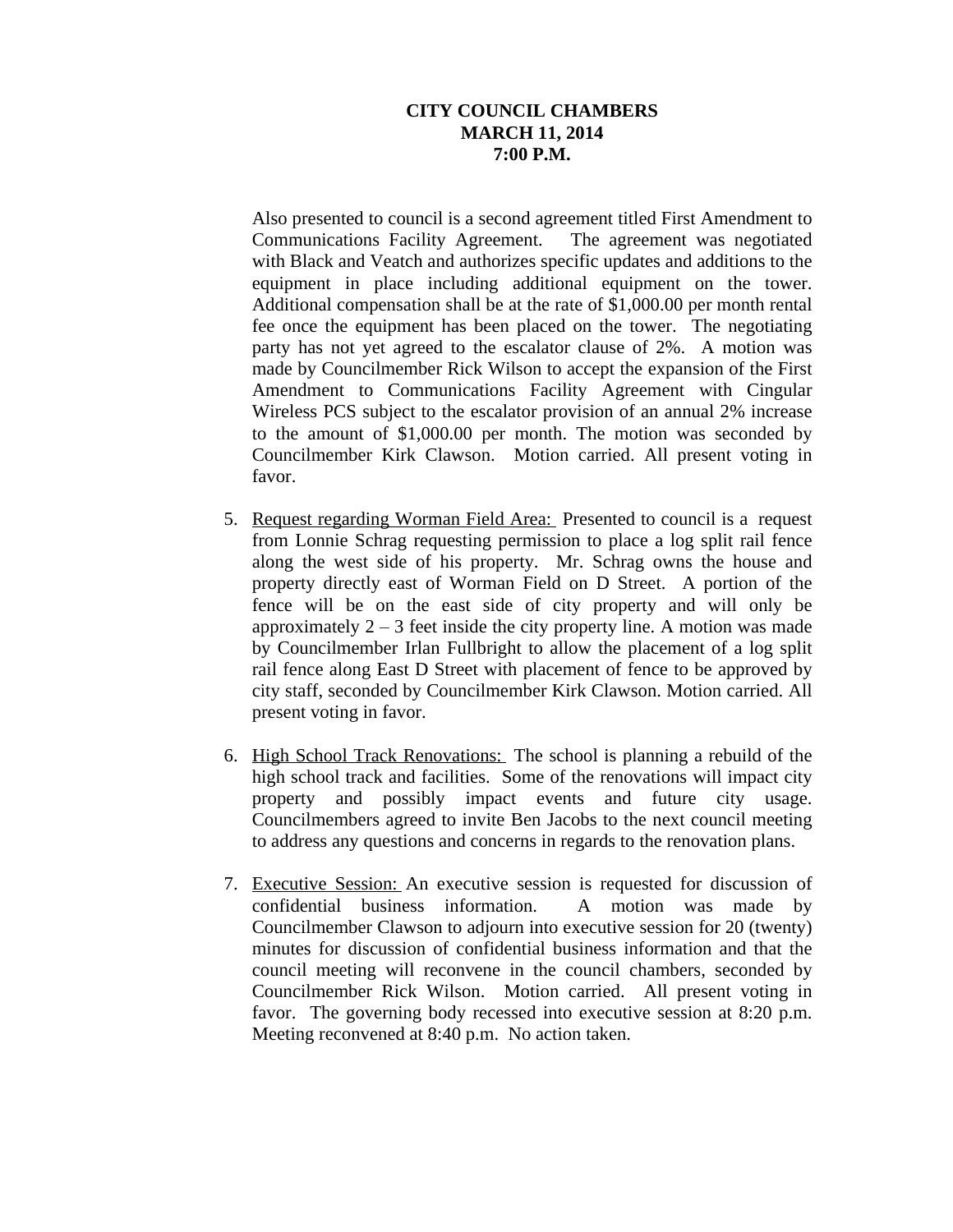# **CITY COUNCIL CHAMBERS MARCH 11, 2014 7:00 P.M.**

8. Executive Session: An executive session is requested for discussion of nonelected personnel. A motion was made by Councilmember Kirk Clawson to adjourn into executive session for 10 (ten) minutes for discussion of nonelected personnel and that the council meeting will reconvene in the council chambers, seconded by Councilmember Rick Wilson. Motion carried. All present voting in favor. The governing body recessed into executive session at 8:40 p.m. Meeting reconvened into regular session at 8:50 p.m. No action taken.

## **REPORTS**:

- 1. Municipal Court Report: Presented to Council was the Municipal Court Report for February, 2014.
- 2. Utilities Production Report: Presented to Council was the Utilities Production Report.
- 3. Staff Reports:
	- a) Staff reported that it may be possible to keep the island at Wolf Pond. Staff contacted Knop's who advise after draining and drying out the pond, the island can be built back up. Wolf Pond would be out of commission for a season. Staff recommended that council review the island to determine if council wants to preserve the island.
	- b) Staff reported that bids will be sent out for the demolition of the house at 415 East Third.
	- c) Staff reported the frost jacket of the south water tower by the power plant around the stand pipe needs to be replaced. A bid of \$17,800.00 has been received by Maguire Iron.
	- d) Staff reported the fire department will have an ISO inspection next week and hope to keep their 3 rating. If deficiencies are found, corrections can possibly be made within  $30 - 60$  days, and if corrected, the fire department may be able to keep the 3 rating. Ratings are based on training, equipment, recordkeeping, fire hydrants and water supply.
	- e) Staff reported that concrete work will begin on 6<sup>th</sup> and Humbolt with patchwork and gutter replacement being done.
	- f) Staff reported Tom Starns has agreed to mow again this year. A decision to hire part-time summer help has not been made. An ad will be placed in the newspaper to fill the vacant position.